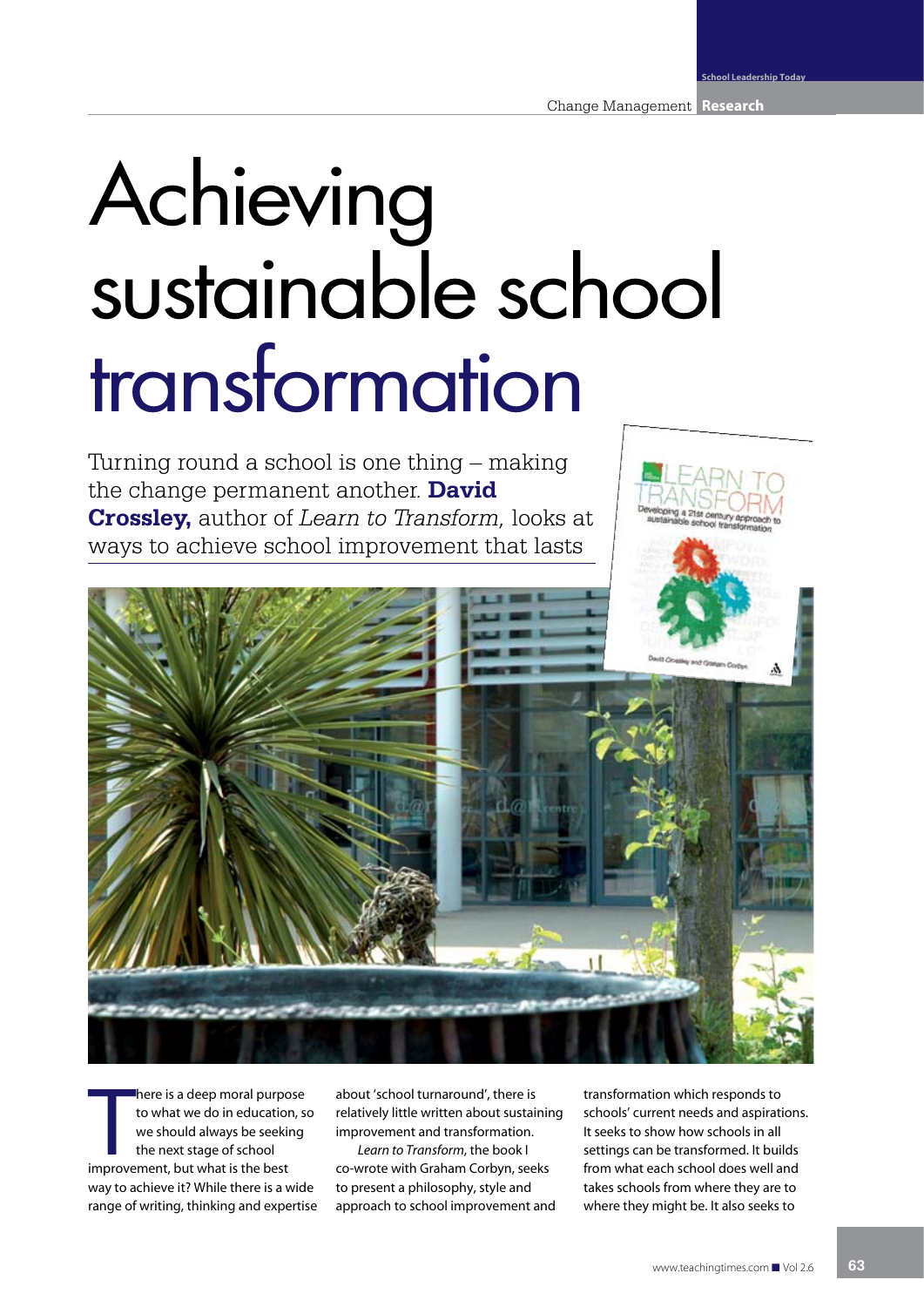engage schools with and integrate short-, medium- and longer-term strategies from the outset and offers a whole spectrum of approaches to sustainable school improvement including turnaround, moving from satisfactory to good, from good to great and beyond great to outstanding. Working with and learning from over 1,000 secondary schools in England and educators in Australia, the USA, Middle East and Far East, having access to their learning and thinking, was a great privilege.

and colleagues with dignity, shifting culture, and the examples we draw on demonstrate not just how to transform a school but, more importantly, how to ensure that any transformation is sustained over time. From whatever point a school or schools begin their journey, in our view transformation is realisable, attainable and sustainable.

If the book has an underlying aim it is to provide a framework for school leaders, teachers and communities to engage with, and to offer examples to encourage and support them as



Above, and previous page: Wildern School, Hampshire, whose work on 'learner voice' and use of new technologies feature in Learn to Transform with more than 20 other innovative examples of practice in schools

From this it was possible to draw a number of conclusions about what makes the most difference and how to sustain improvement. We learned a great deal about what makes an immediate difference and how to seed medium- and longer-term change too. Schools can do anything but not everything, so creating capacity is a key element, and here we explored the notions of abandonment and redeployment of existing resources – which is perhaps even more important in the current climate.

Above all else we saw the impact of successful schools being the key drivers of school improvement. We believe the style and approach embodied in the model, the focus on treating schools

they create their own 'transformation journey'. It is this sort of approach that will best allow our system to take its next steps too.

The recent PISA results showed that England is not moving forward as quickly as other OECD countries. This point was stressed in the government's education white paper published in November 2010: "What really matters is how we're doing compared with our international competitors. That is what will define our economic growth and our country's future. At the moment we are standing still while others race past."

If this is the case, what is the best way forward? The system in England proved very good at 'raising the floor' and is still demonstrating real expertise at lifting attainment of the least wellperforming schools. But if England is genuinely to be able to match the best-performing systems, we need to see performance through the prism of students and who and where they are rather than through just the school as an entity. It is a statistical fact that most of the children who are underachieving are not in the worst-performing schools. Research by the OECD shows that within-school variation is greater than between-school variation. Quite simply, there should be a greater focus on using the better parts of schools. A focus on both students and on parts of schools will provide key levers for change and improvement.

## **Public service ethic**

It is also clear that we need to begin to move beyond top-down approaches if we are to really raise the ceiling. The style, philosophy and approach of so many recent initiatives in many countries has been top-down, and as the challenges get greater there is a tendency for them to become more prescriptive and 'one size fits all'. In England, while we must celebrate what high-level accountability and engagement with data have achieved, we must also recognise that it is not accountability and top-down measures alone that have achieved the most significant changes to date. The catalysts for really impressive changes in our system have come through the imagination, determination, creativity and adaptability of many who are committed to a public service ethic, who believed they could make a difference and did. This is the belief that the approach and Four Stage Model developed in *Learn to Transform* is built from.

In many ways this approach is supported by the recent publication by McKinsey, *How the world's most improved systems keep getting better*, which looked at 20 of the best-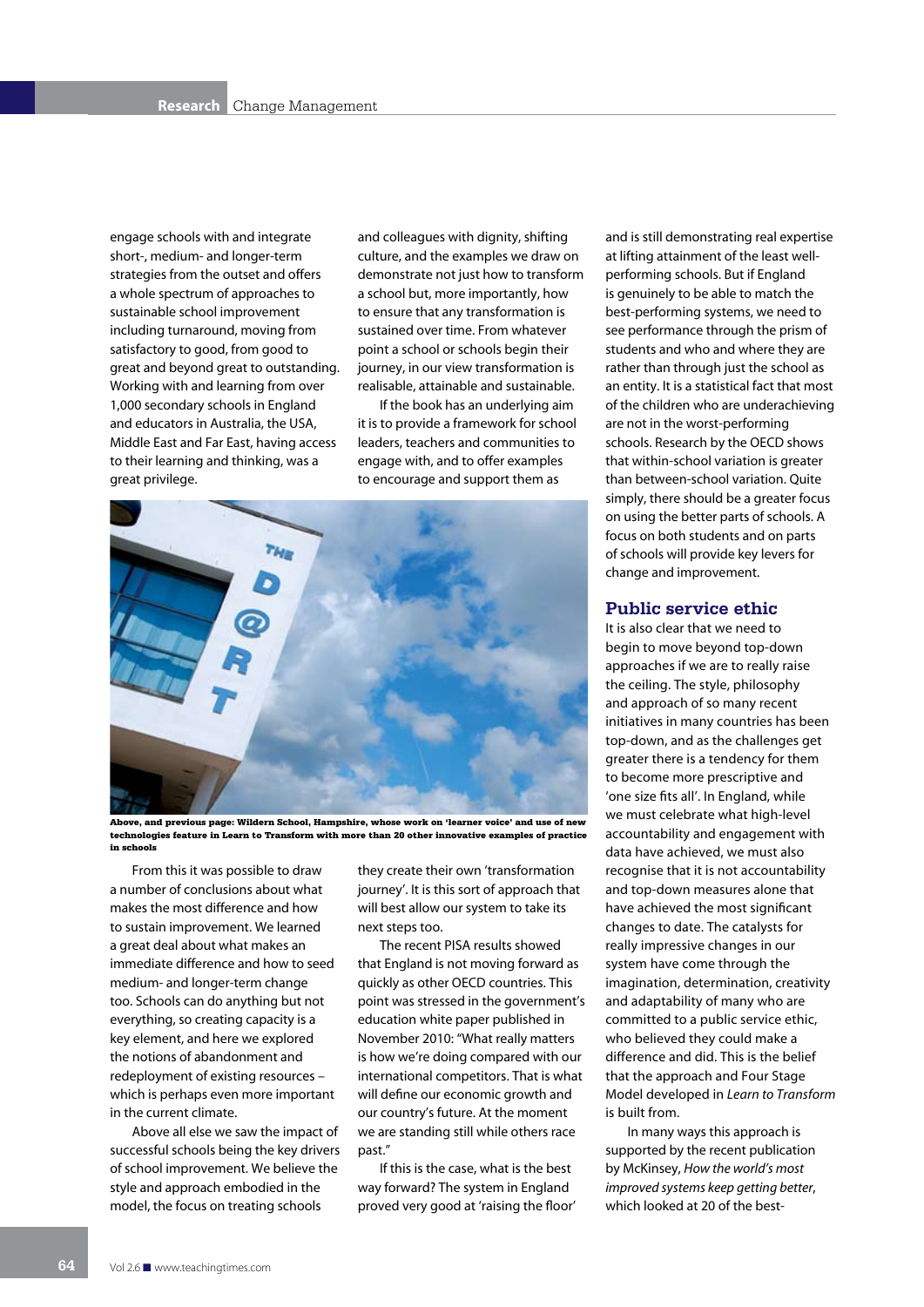

Innovative integration of school design, curriculum design and use of new technology at Cramlington Learning Village, Northumberland

performing systems. The report divides the systems into poor to fair, fair to good, good to great and great to excellent and argues that all improving systems appear to adopt a similar set of interventions appropriate to their stage in the journey. For England, which is at the 'good to great' and 'great to excellent' stages, they argue the focus is on the quality of teaching and leadership, and then peer-based learning through school-based and system-wide interaction, as well

as supporting system-sponsored innovation and experimentation.

This is what I have called 'school-led system leadership' and it has become an increasingly significant contributor to school improvement in England over the last decade. It is clearly illustrated by the growth and impact of the work done by numerous school leaders and their staff in supporting other schools. As John Dunford, former general secretary of the Association of School and College Leaders (ASCL), remarked

publication *Achieving More Together*: "Collaboration between schools is the

international knowledge base from within and outside education, and to provide a model and framework that really do motivate and inspire. The breakthrough in the thinking was to directly correlate what schools do with how they do it and the culture of the people involved.

It was also interesting to focus on the combination of leadership and management. Management processes are crucial. From the work we did with successful schools, whether they are innovative or traditional, two key common features emerged: robust management processes and standard operating procedures. They really do what they say and say what they do!